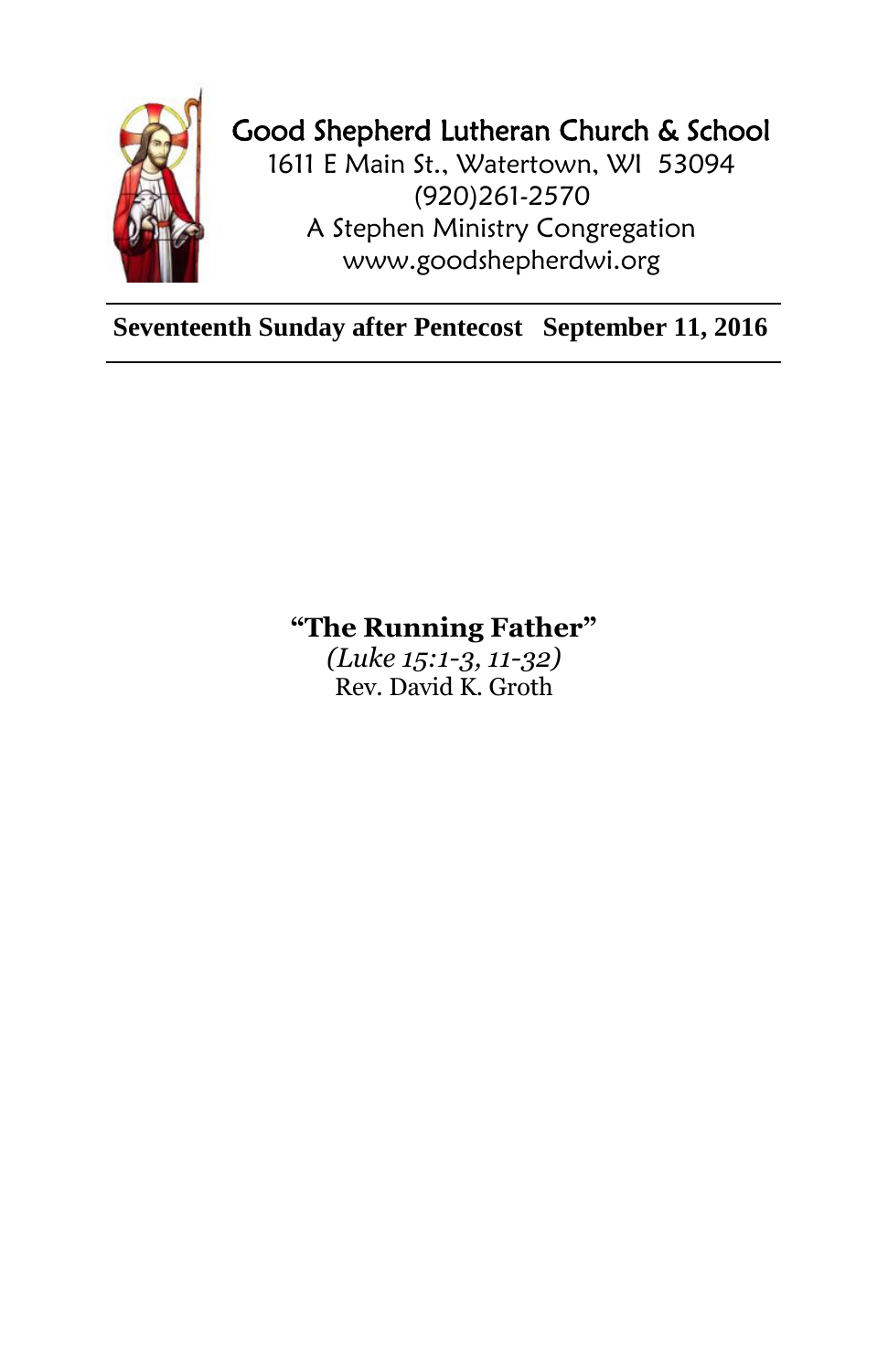**COLLECT:** Lord Jesus, You are the Good Shepherd, without whom nothing is secure. Rescue and preserve us that we may not be lost forever but follow You, rejoicing in the way that leads to eternal life; for You live and reign with the Father and the Holy Spirit, one God, now and forever. **Amen**

When we need to give Toby the dog a pill, we don't give it to him unconcealed. He'll just gag it out onto the floor and look at us as if we'd lost our minds. Instead, we'll tuck the pill into a piece of sausage, and present it to him as if it were the best doggy treat in Wisconsin. He receives it happily and asks if he might have another.

Similarly, this coming Wednesday, 6th, 7th and 8th grade confirmation begins. With the 6th grade class especially, we don't just start teaching raw, Christian doctrine. They would gag and cough and spit it out. No, in 6th grade we start by telling them stories. More specifically, Ron Wille retells many of the stories in the Bible. In so doing, he teaches them Christian doctrine without them really even knowing that's what he's doing. He tucks that pill into a wonderful piece of sausage.

We do that because Jesus did it all the time. Rarely did he ever speak in long, formal discourses. No, he used parables, captivating his listeners, but along the way, teaching them the truths of God. Matthew 13, "All these things Jesus said to the crowds in parables; indeed He said nothing to them without a parable" (v. 34).

Today, in the parable of the Prodigal Son, there's a lot of doctrine packed into it. This isn't a parable that makes just one point. It makes many. It speaks of the nature of sin and how sin separates us from God, and wrecks our lives. It speaks of repentance, how that is turning away from sin and coming back to the Father. It speaks of God's unconditional love and his forgiveness, and how there is joy in heaven over one sinner who repents. It speaks of how the Father must also rescue those who look obedient and responsible on the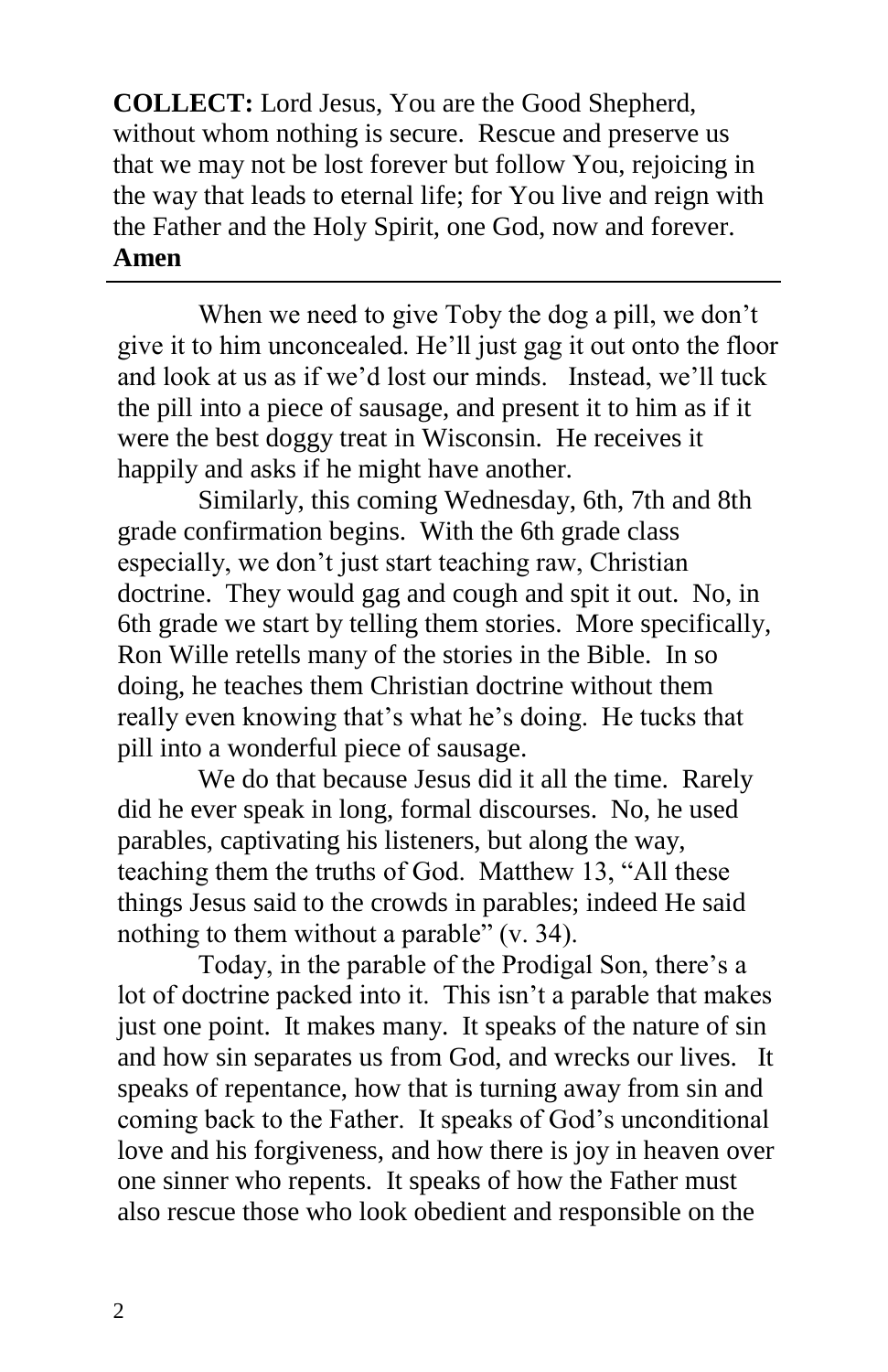surface, but are just as lost and separated from God by their sin. Jesus packs a lot of doctrine into this little parable.

We can think of this parable as a three part play. Part One gives us the younger brother, the prodigal son. "Dad, I cannot wait for you to die. You're still strong and sprightly after all, and by the time you kick the bucket, I won't be young and vital enough to really enjoy the inheritance. So how 'bout it? How 'bout you give me my share today?" And, remarkably, the father does. He gives the boy his inheritance.

The young man takes off for the far country. Every age has its own peculiar "far country" and so does ours. Every individual has his/her own "far country" and so do you, some fantasy that tugs at you and pulls you away from your heavenly father. What's your far country?

The lad takes his inheritance and runs off to his far country where he takes a long, voluptuous holiday. The text says he "squanders his property in reckless living." I like the old translation: "riotous living." Whatever else reckless and riotous living is, it is living only for the moment, which sounds so sexy and courageous, commendable even . . . until the economy tanks or there's a famine. Then those "living only for the moment people" are the first to feel the pain, and they feel it the deepest and longest. That's what befalls this young man. The inheritance is spent, he's been evicted, his stuff has unceremoniously thrown into a pile by the curb, where it sits derelict in the rain. Within days, he's so broke and hungry he'll do anything for food. He had run to the far country in part to find himself. But now he finds himself feeding pigs.

His new four-legged companions are unclean in every way and not nearly as attractive as the two-legged companions who hung around him while he was "living in the moment." But those friends are gone now. They have their own troubles; they don't need to listen to his whining. So now it's just pigs, everywhere pigs, who, also, only hang around him so long as he has pig-food in his pail. The boy is on the front edge of starvation; the scraps in his pail are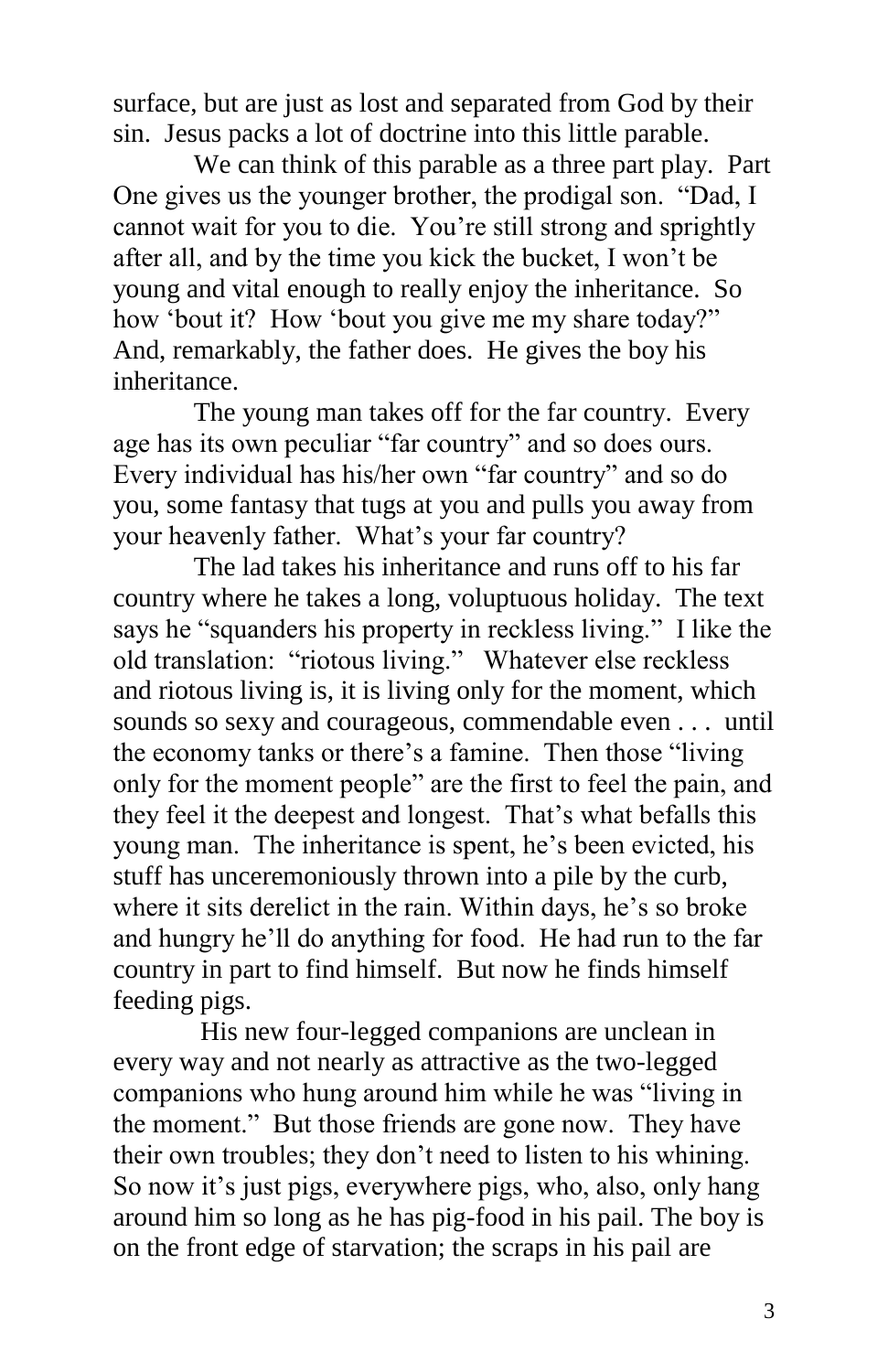starting to look a Sunday buffet. That's when it dawns on him. "I will go back to my father and hope for the best." That's Part One.

Part Two is about the father. He loves both his boys; sometimes he just doesn't like them much. They stir up his anger like few others can, and make him wonder where he went wrong. However, both of them are his sons, and so he's bound to them inextricably. He could no more stop himself from loving them than he could stop the sun from shining. Moms and Dads, Grandpas and Grandmas, you know about this. You cannot help but love them, even though you may not like them all the time.

In the same way, have you ever considered the possibility that God may not like you much? Have you ever considered the possibility that you provoke your Father and stir up his anger because of the things you do and think and say? And though he is with you all the time, have you ever considered there may be times he doesn't enjoy being with you? Could it be he loves us not because we're so loveable but because he's our Father and is bound to us inextricably?

Someone said home is the one place where, when you arrive, they have to let you in. But this Father actually does something more for his prodigal son than just open the door. No, the father runs to his son. (I love that image.) The text says, "While his son was still a long way off, his father saw him and . . . ran." Of course he had lots of reasons to run from his son, but he ran to him. Picture him doing that, won't you. Picture him running down the lane as fast as his old legs will carry him, robes flying behind him. These days we see even old men running for exercise. In the ancient world, distinguished old men never ran, for anything or anyone. That's what servants were for. But when he sees his son, running to him is the only possible thing the father can do. It's an involuntary response. Quote, "He felt compassion for him . . . and embraced him and kissed him." He lavishes love on his son, and then orders the servants to bring gifts for him, and orders them to prepare the fattened calf. He does this all very publicly sending the signal to the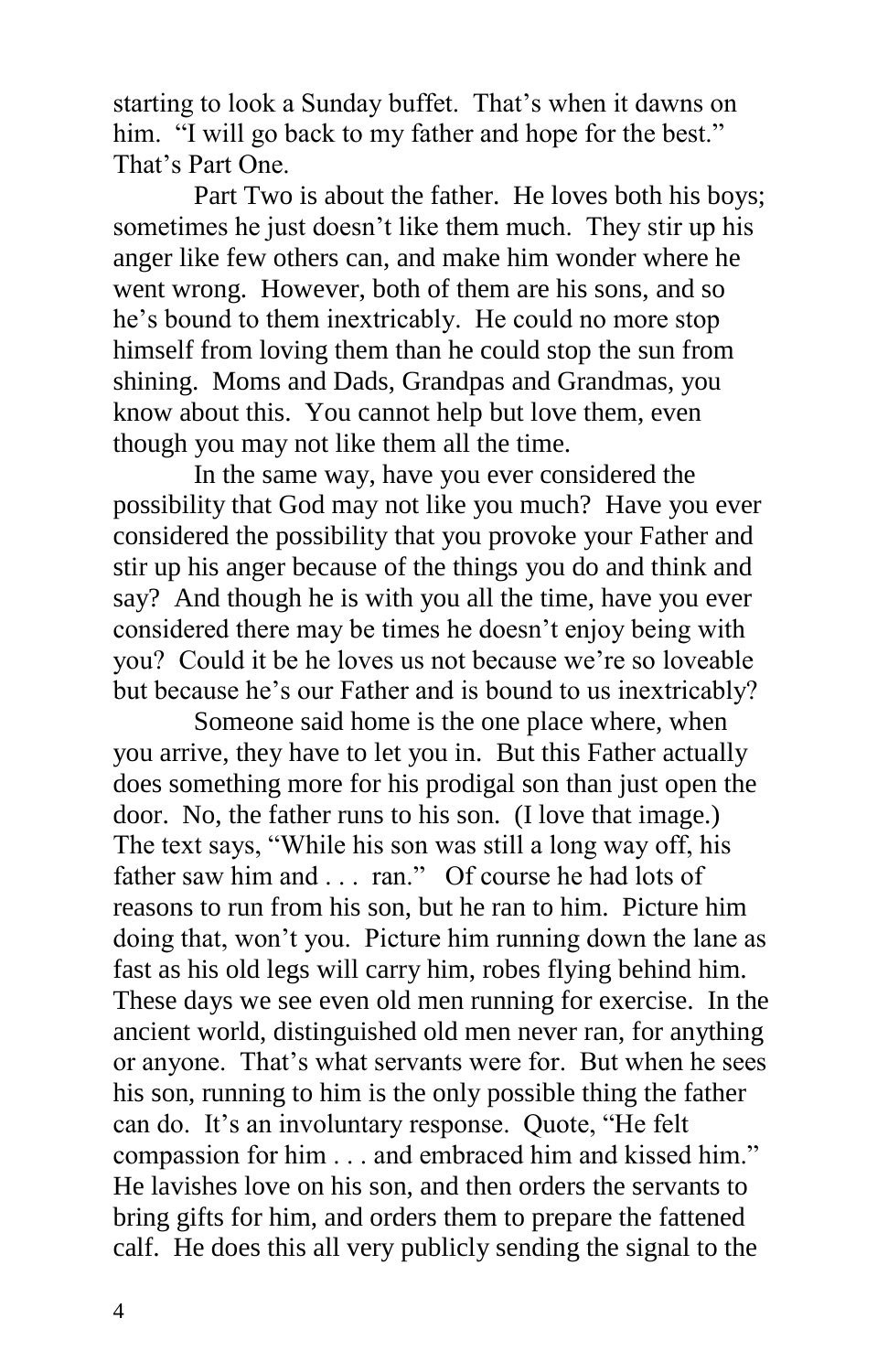servants and whoever might have seen it, "this wretched, reprehensible young man who smells faintly of pigs . . . he's still my son."

That's Part Two. Part Three is about the older brother, and he sounds to me a lot like a conservative Lutheran. We find him out in the field working. All along, he's been doing that, tending the estate, keeping the farm afloat. When the younger brother took a long holiday from responsibility, the older brother absorbed the extra work into his own and kept the farm afloat. When the younger brother kept making poor decisions, the older brother kept making good decisions. So when he notices all the fuss his father is making over his younger brother, he gets a complicated mix of self-righteousness and anger and jealousy going on. See yourself in this older brother.

This poisonous cocktail of emotions crowds out any potential feelings for compassion or mercy. He's so concerned about personal responsibility and accountability that there's no room for grace in his world view. In fact, he is angry at his father for having compassion and grace. So he refuses to go into the house, and in doing so, he too has separated himself, excluded himself from his father's presence.

When the father notices his older son hasn't yet come in, he has to go out and bring him in, just as he did the younger. The father has to retrieve the older one too. "We simply must celebrate" he tells him. "For your brother was as good as dead, and is now alive. He was lost, and is found." That's Part Three.

Now a few thoughts about this parable in no particular order: First this: no one is too far gone. No one is so lost or wicked that he or she is beyond the reach of the Father. This Father can run to and forgive and restore anyone, anywhere . . . if they'll let him.

And no one is so good and so dutiful, so responsible that he doesn't need the Father. Sometimes our sense of having been good, our sense of pride and honor may even build walls between us and God. Said another way, if you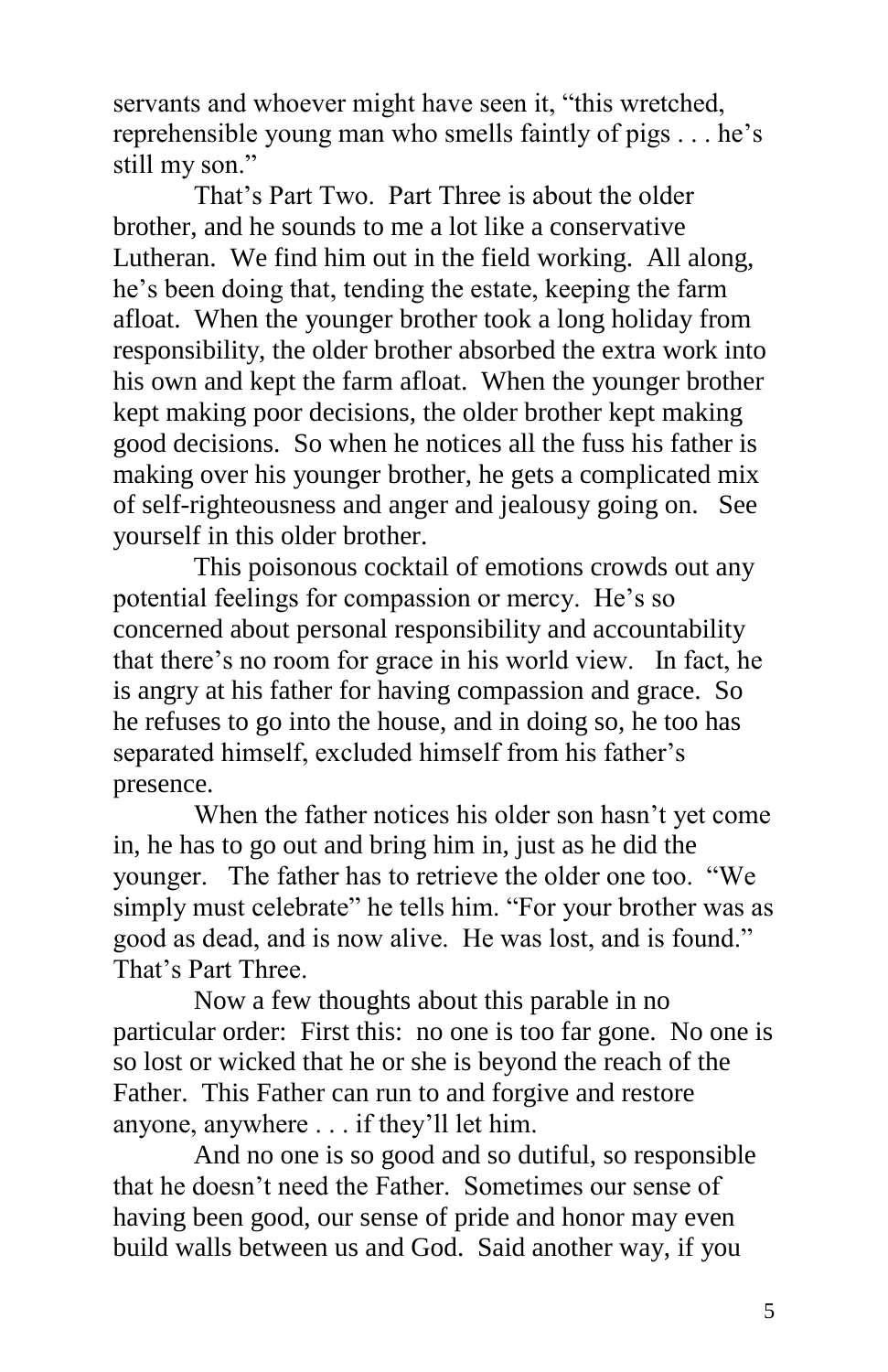think your sin is small potatoes compared to the prodigals of the world, then you have a dinky little savior too.

Notice also how quick the father was to forgive. The prodigal had been planning to say more in terms of his confession, but he was never able to finish his speech because the father is already barking out orders . . . not at his son but at his servants: Quick! Bring the best robe and put it on him, put a ring on his hand, shoes on his feet. Prepared the fattened calf! How our God loves to forgive!

That can be a hard one for us. We can get our minds around this notion of forgiveness so long as we know there's proper remorse and penitence and a heartfelt, "I'm sorry." But this seems different. This is a reckless, forgiving love that runs to the lost. This is a forgiveness that doesn't wait for the full apology. Nor did the Father make the prodigal go through the whole litany of sin. When God forgives us, he forgives us fast, and of far more than we will ever be able to recall and confess.

Do you remember what sparked this parable in the first place? The Pharisees were grumbling because Jesus was attracting to himself a whole bunch of sinners. They even called him "Friend of Sinners" and with this parable Jesus is, in effect, saying, "For once you got it right! That's who I am. I am 'Friend of Sinners' and that's why I've come: to forgive and restore and save sinners."

Sometimes we're more like the prodigals, having spent ourselves in sin, and now, having no one else to turn to, we come home to the Father. How good it is to know the Father still loves us, in spite of everything.

Sometimes we're more like the older brother: hard working, reliable, disciplined, smug, self-righteous, incapable of compassion. How good it is to know the Father still loves us too, in spite of everything.

See how these parables teach us doctrine? See how good a pill can taste to a dog when it's tucked into a bit of sausage?

One last thing: In the religion of the Pharisees, there is no running father who embraces and restores his son.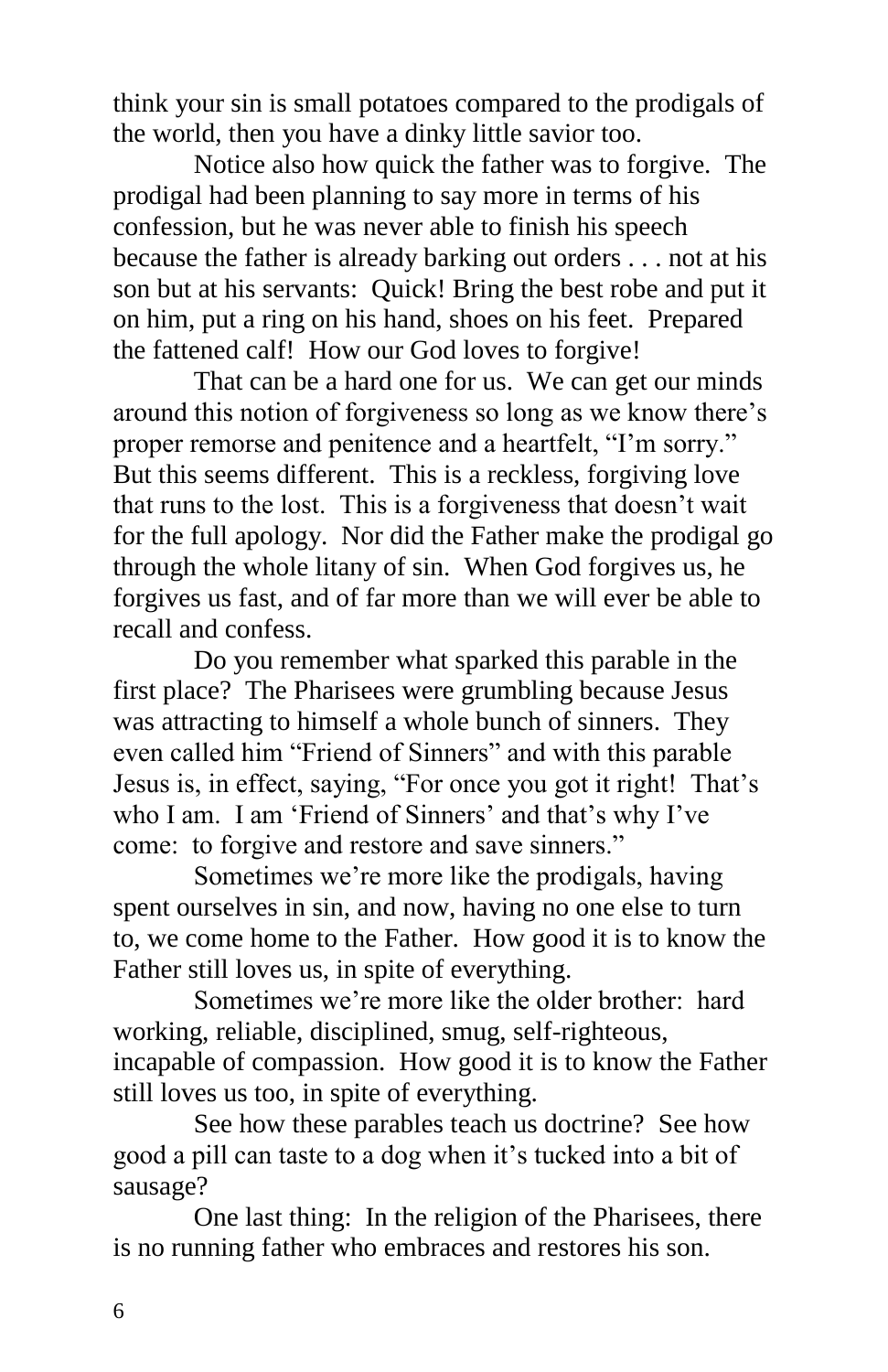That's not how it worked. In ancient Judaism, sinners were shunned and disowned. The village elders would have had a ceremony of shame, known in Hebrew as "kezazah." They would have taken a clay pitcher and smashed it on the ground in front of the prodigal, meaning his ties with the community were broken and he was no longer welcome. But in running to meet his son, the Father gets to his son with the Gospel before they get to him with the Law. So there's no running father in the religion of the Pharisees.

And there is no running father in the religion of Islam. Islam teaches having mercy on a sinner means you don't have to punish them to the full extent of the law. But that's not the same as the Father running down the lane to forgive. Yet today, in some Muslim cultures women who commit adultery, or refuse to marry the husband arranged for them, or even women who are victims of a sexual assault, are seen as having brought great shame and dishonor on their families. Severe punishment is called for. Many women are brutally beaten, disowned, or disfigured with acid attacks. In 2010, police in the United Kingdom alone recorded 2823 such "honor crimes". The United Nations estimates there are about 5,000 of those every year, done by a male member of the family. Beating, stoning, cutting the throat, strangling, all for the sake of saving face and restoring the family's honor. The father in the parable isn't concerned about saving face. He's concerned about saving his son. The father in the parable restores honor by running down the lane, but is no running father in the religion of Islam.

And you won't find the running father in the religions of Buddhism or Confucianism, or Hinduism. You won't find the running father in any of the other religions of the world. He belongs only to this parable of Jesus.

If you need a God who loves you and forgives you in spite of everything, you will find him only in Jesus. If you need God to run to you, like a father with robes flying high, to embrace and forgive and restore you publicly as an heir, if you need a God who even celebrates and finds joy in your repentance, you will find him only in Jesus. He's the one who